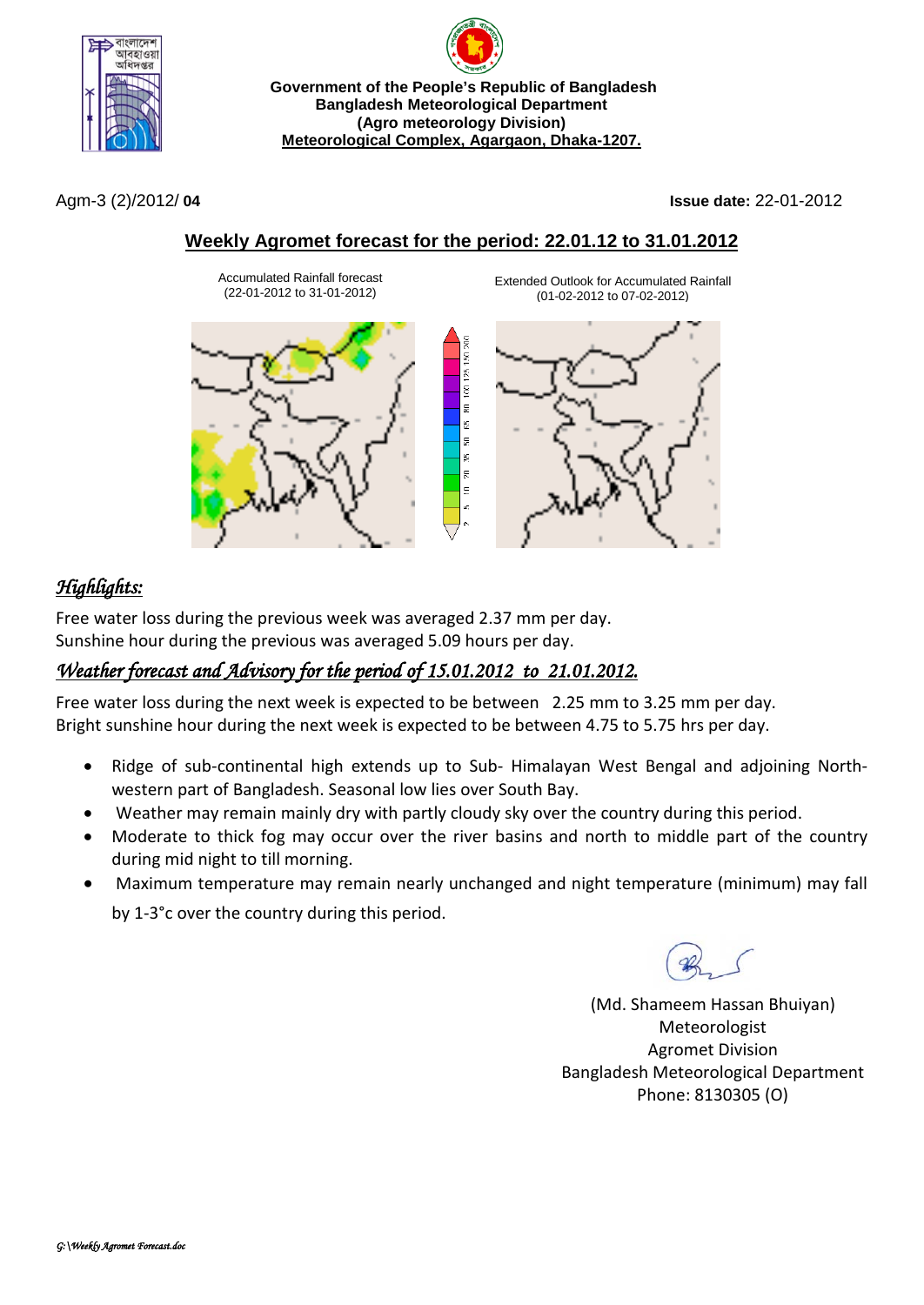### **Bangla Version**

### *c~e©vfvm, mgq: 22-01-2012 †\_‡K 31-01-2012*



#### *প্ৰধান বৈশিষ্ট্য সম্মহঃ-*

গত সপ্তাহের দৈনিক বাম্পীভবনের গড় *২.*৩৭ মিঃ মিঃ ছিল। গত সপ্তাহের দৈনিক সূর্যকিরণ কালের গড় ৫.০৯ ঘন্টা ছিল।

### *আবহাওয়া পূৰ্বাভাসঃ- ২২-০১-২০১২ ইং থেকে ৩১-০১-২০১২ ইং পৰ্যন্ত।*

স্মাগামী সপ্তাহের বাষ্পীভবনের দৈনিক গড মান ২.২৫ মিঃমিঃ থেকে ৩.২৫ মিঃমিঃ থাকতে পারে। স্মাগামী সপ্তাহের সূর্যকিরণকালের দৈনিক গড় মান ৪.৭৫ ঘন্টা থেকে ৫.৭৫ ঘন্টা থাকতে পারে।

- `উপ মহাদেশীয় উচ্চচাপ বলয়ের বর্ধিতাংশ হিমালয় সংলগ্ন পশ্চিম বঙ্গ এবং তৎসংলগ্ন বাংলাদেশের উত্তর পশ্চিমাঞ্চল পর্যন্ত *বিস্তৃত*। একটি মৌসূমী লঘুচাপ দক্ষিণ বঙ্গোপসাগরে অবস্থান করছে।
- $\alpha$  সপ্তাহে সারাদেশের আকাশ আংশিক মেঘলাসহ আবহাওয়া প্রধানতঃ শুষ্ক থাকতে পারে।
- মধ্য রাত থেকে সকাল পর্যন্ত দেশের উত্তর থেকে মধ্যাঞ্চল এবং নদী অববাহিকায় মাঝারী থেকে ঘন কুয়াশা পড়তে পারে।
- *G mßv‡n* m‡ev©"P ZvcgvÎv cÖvq AcwiewZ©Z \_vK‡Z cv‡i Ges iv‡Zi ZvcgvÎv (me©wb¤œ) 1*-3*° *‡mt n«vm †c‡Z*  <u>পারে</u>।

*(*মোঃ শামীম হাসান ভূইয়া) **আবহাওয়াবিদ** পরিচালকের পক্ষে বাংলাদেশ আবহাওয়া অধিদ**প্তর, ঢাকা-১২০৭।**